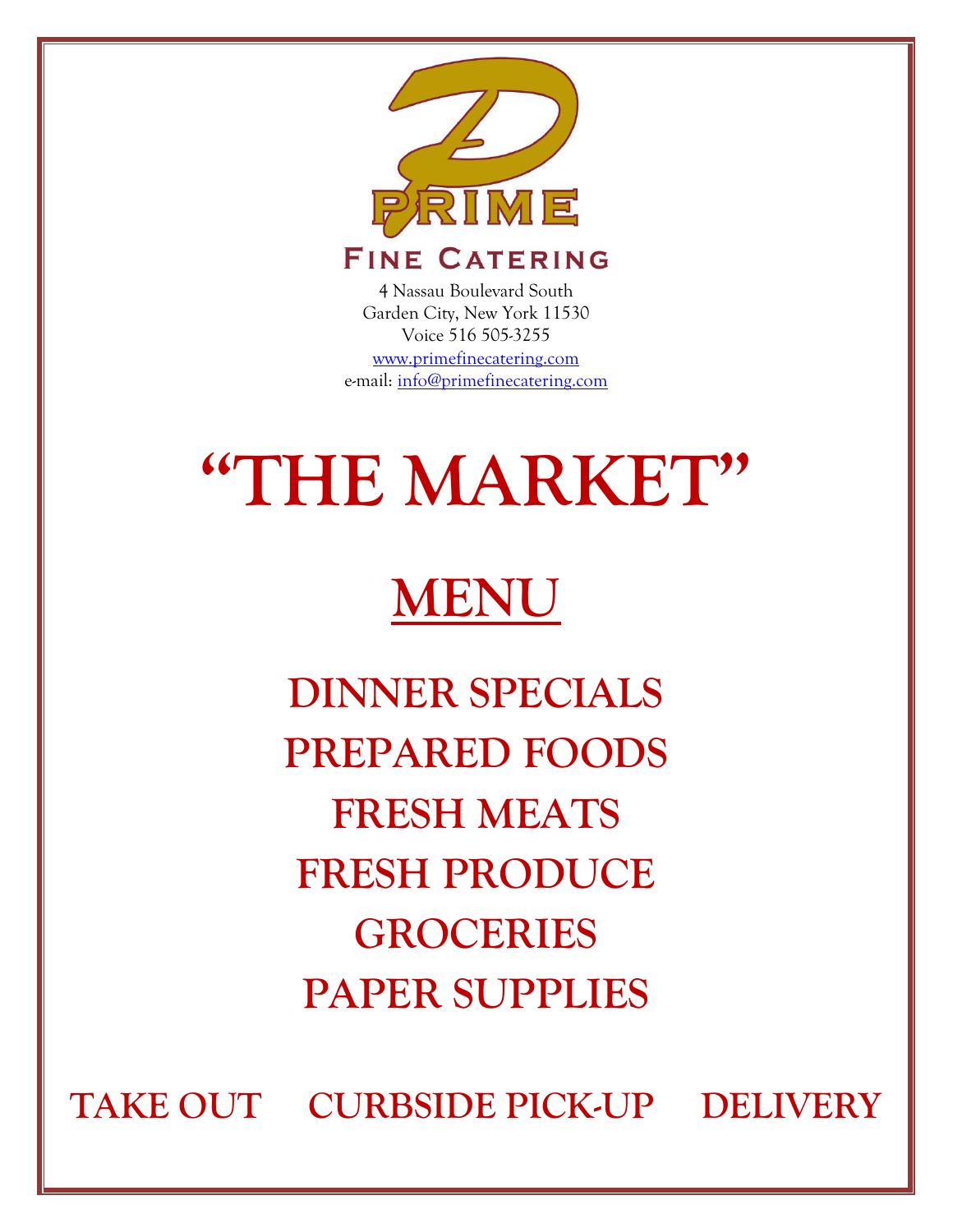

### **\*\*\*DINNER SPECIALS MENU\*\*\***

**IN STORE ONLY**

**ALL MEALS FEED A FAMILY OF 4 AND INCLUDE: PROTEIN, VEGETABLE, STARCH, SAUCE AND BREAD**

#### **\$19.99 Specials**

**Roasted Chicken with Gravy Penne a la Vodka with Vodka Sauce**

#### **\$24.99 Specials**

**Roast Loin of Pork with Dijon Mustard Marc's Meatloaf with Gravy Crispy Chicken Cutlets with Honey Mustard Eggplant Parmesan with Marinara Sauce**

#### **\$34.99 Specials**

**Steak Teriyaki with Soy Glaze Chicken Parmesan with Marinara Sauce Roast Breast of Turkey w. Giblet Gravy & Cranberry Sauce Baby Back Ribs with BBQ Sauce Old Fashioned Roast Beef with Horseradish Sauce Beef Stew with Gravy** 

#### **\$44.99 Specials**

**Grilled Salmon with Lemon Vinaigrette Shrimp Scampi with Lemon-Garlic Butter Grilled Sirloin Steak with BBQ Sauce Crab Cakes with Lemon-Caper Remoulade**

#### **SIDE DISHES:**

**VEGETABLES: Broccoli, Spinach, Brussels Sprouts with Bacon, Roasted Vegetables, Greens Beans and Carrots, Roasted Mushrooms, Roasted Cauliflower STARCH: Roasted Red Potatoes, Mashed Potatoes, Roasted Sweet Potatoes, Sweet Potato Fries, Rice Pilaf, Pasta Marinara**

#### **To Complete Your Meal**

**Baby Green Salad \$9 Caesar Salad \$9 Goat Cheese Salad \$11 Tomato-Mozzarella Salad \$11 Baby Spinach Salad \$11 Greek Salad \$11 Soup of the Day \$12 Fresh Fruit and Berries \$9 Assorted Cookies (5) \$4**

#### **\*\*\*PLEASE ORDER EARLY IN THE DAY\*\*\***

**ANY SUBSTITUTIONS WILL INCUR ADDITIONAL FEES HOLIDAYS EXCLUDED OUR DINNER SPECIALS WILL BE AVAILABLE 7 DAYS A WEEK DELIVERY FEE WILL BE APPLIED ALL ITEMS SUBJECT TO AVAILABILITY WE WILL SUBSTITUTE WHEN POSSIBLE ALL PRICES SUBJECT TO CHANGE DUE TO MARKET CONDITIONS**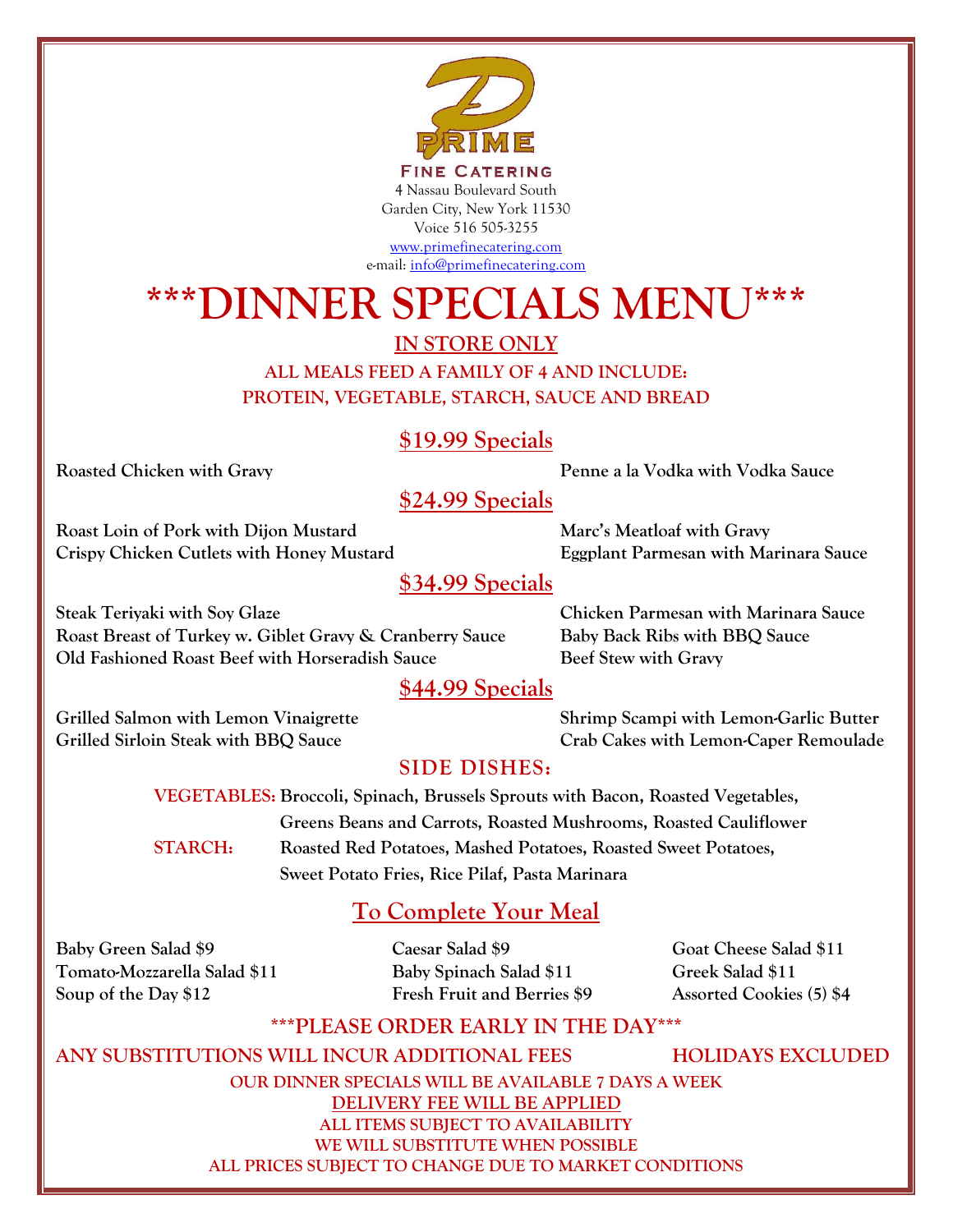#### **PREPARED FOODS**

| <b>ALL VEGETABLES</b>     | \$9.99/LB   | <b>GRILLED SAUSAGES</b>      | \$9.99/LB  |
|---------------------------|-------------|------------------------------|------------|
| <b>BABY BACK RIBS</b>     | \$12.99/LB  | <b>GRILLED VEGGIES</b>       | \$9.99/LB  |
| <b>BAKED ZITI</b>         | \$7.99/LB   | <b>MASHED POTATOES</b>       | \$5.99/LB  |
| <b>BEEF STEW</b>          | \$10.99/LB  | <b>GRILLED CHICKEN</b>       | \$10.99/LB |
| <b>BUFFALO WINGS</b>      | \$9.99/LB   | <b>MACARONI &amp; CHEESE</b> | \$6.99/LB  |
| <b>CHICKEN BURGERS</b>    | \$4.00 EA   | <b>MEATBALLS</b>             | \$9.99/LB  |
| <b>CHICKEN FRANCESE</b>   | \$9.99/LB   | <b>BEEF MEATLOAF</b>         | \$12.99/EA |
| <b>CHICKEN MEATBALLS</b>  | \$9.99/LB   | <b>RICE PILAF</b>            | \$5.99/LB  |
| <b>CHICKEN SALAD</b>      | \$9.99/LB   | <b>ROASTED CHICKEN</b>       | \$12.99 EA |
| <b>CHICKEN MEATLOAF</b>   | \$12.99 EA  | <b>ROAST BEEF</b>            | \$14.99/LB |
| <b>CHICKEN POT PIE</b>    | \$9.99 EA   | <b>ROASTED POTATOES</b>      | \$5.99/LB  |
| <b>COLE SLAW</b>          | \$5.99/LB   | <b>ROAST TURKEY</b>          | \$14.99/LB |
| <b>COOKIES</b>            | \$4.00/PACK | PORK CHOPS                   | \$9.99/LB  |
| <b>CRISPY CHICKEN</b>     | \$10.99/LB  | <b>SAUSAGE AND PEPPERS</b>   | \$9.99/LB  |
| <b>CRISPY EGGPLANT</b>    | \$8.99/LB   | <b>STEAK TERIYAKI</b>        | \$15.99/LB |
| <b>GRILLED CHICKEN</b>    | \$10.99/LB  | <b>LASAGNA</b>               | \$7.99/LB  |
| <b>CRAB CAKES</b>         | \$5.99 EA   | <b>TUNA SALAD</b>            | \$9.99/LB  |
| <b>EGGPLANT PARMESAN</b>  | \$8.99 LB   | <b>SWEET POTATO FRIES</b>    | \$6.99/LB  |
| <b>EGGPLANT ROLLATINE</b> | \$8.99/LB   | <b>ROASTED SWEET POT</b>     | \$6.99/LB  |
| <b>FRUIT SALAD</b>        | \$6.99/LB   | <b>INDIVIDUAL QUICHE</b>     | \$9.99 EA  |
| <b>GRILLED SALMON</b>     | \$9.99 EA   |                              |            |

#### **BAKERY & SNACKS**

| <b>PLAIN BAGUETTE</b>        | \$3.99 | <b>MARTINS POTATO BREAD</b>          | \$4.19 |
|------------------------------|--------|--------------------------------------|--------|
| <b>SEMOLINA BAGUETTE</b>     | \$4.59 | <b>MARTINS POTATO HOT DOG BUNS</b>   | \$4.19 |
| <b>7 GRAIN BAGUETTE</b>      | \$4.99 | <b>MARTINS POTATO SANDWICH ROLLS</b> | \$4.19 |
| <b>PLAIN HEROES</b>          | \$1.25 | <b>MARTINS POTATO SLIDER BUNS</b>    | \$4.19 |
| <b>SEMOLINA HEROES</b>       | \$2.00 | BIG MARTINS SESAME HAMBURGER BUNS    | \$4.39 |
| <b>CIABATTAS</b>             | \$2.00 | <b>CROUTONS</b>                      | \$4.99 |
| <b>KAISER ROLL</b>           | \$2.00 | COOKIES, 5/Bag                       | \$4.00 |
| <b>ARNOLD COUNTRY WHITE</b>  | \$4.69 | <b>MUFFINS</b>                       | \$2.50 |
| <b>ARNOLD WHEAT</b>          | \$4.89 | <b>GLUTEN FREE MUFFINS</b>           | \$3.50 |
| <b>LEVY'S RYE</b>            | \$4.49 | <b>BROWNIES/BLONDIES</b>             | \$3.99 |
| <b>ARNOLD HAMBURGER BUNS</b> | \$3.99 | <b>PALEO BARS</b>                    | \$4.99 |
| <b>ARNOLD HOT DOG BUNS</b>   | \$3.99 | PALEO CRUNCH                         | \$4.99 |
|                              |        |                                      |        |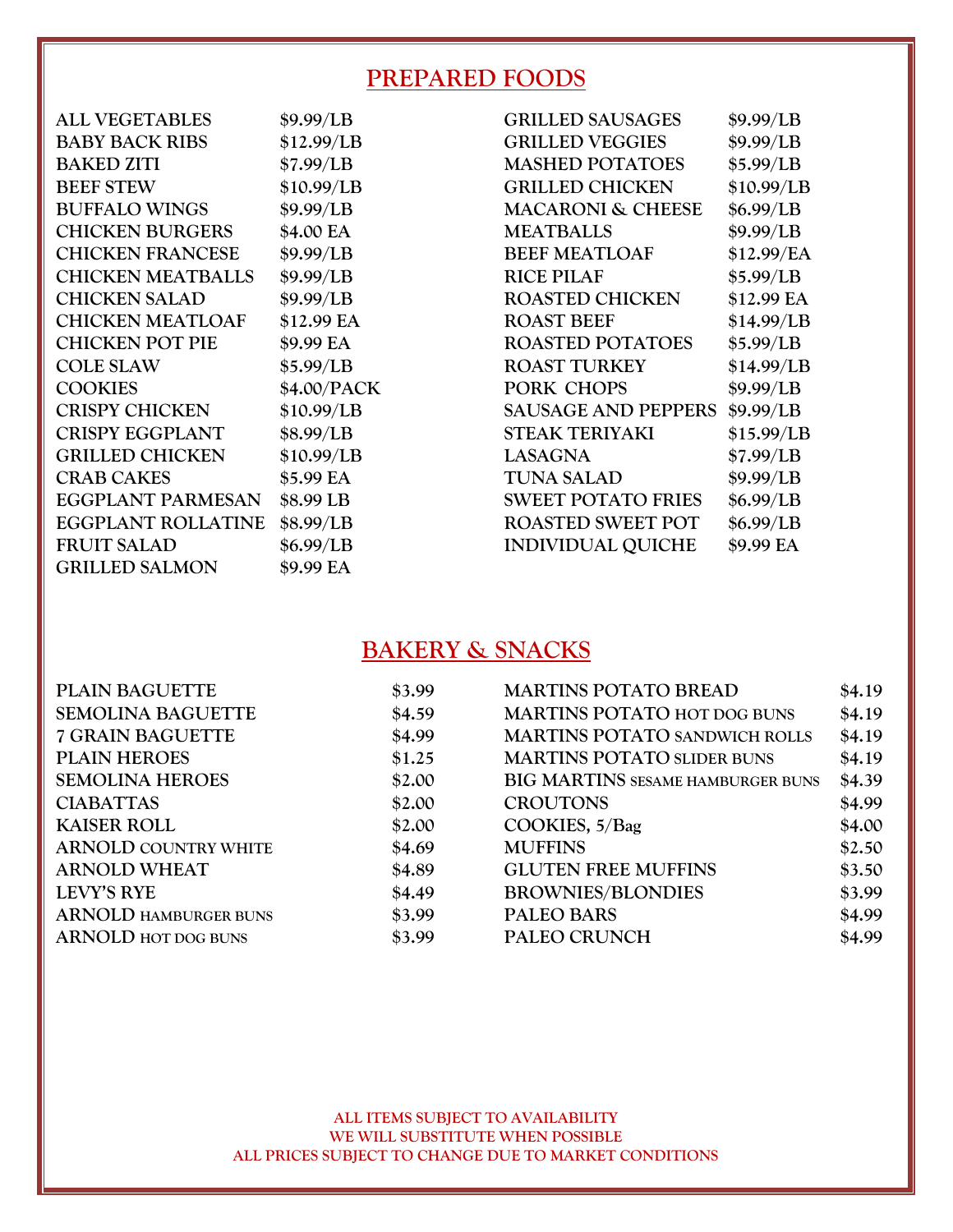#### **DAIRY & BEVERAGES**

| $MILK - ½$ Gallon               | \$3.99    |
|---------------------------------|-----------|
| <b>HEAVY CREAM - QT</b>         | \$8.99    |
| <b>HALF &amp; HALF - QT</b>     | \$5.99    |
| $EGGS - 1 DZXL$                 | \$3.99    |
| <b>ORGANIC EGGS - 1 DZ XL</b>   | \$6.99    |
| <b>BUTTER - SALTED/UNSALTED</b> | \$6.99/LB |
| POLAND SPRING 16 oz             | \$1.25    |
| <b>POLAND SPRING Liter</b>      | \$2.50    |
| POLAND SPRING 16 OZ - 40 PACK   | \$15.99   |
| GATORADE                        | \$2.25    |
| ALL COKE 20 oz                  | \$2.00    |
| <b>CAN SODA</b>                 | \$1.75    |
| <b>2 LITER SODA</b>             | \$3.99    |
| PELLEGRINO 8 oz                 | \$1.75    |
| PELLEGRINO LITRE                | \$2.99    |
| <b>RED BULL</b>                 | \$2.99    |
| <b>PANNA LITRE</b>              | \$2.99    |
|                                 |           |

| TROPICANA OJ - 16 oz              | \$2.25  |
|-----------------------------------|---------|
| TROPICANA - 64 oz                 | \$5.99  |
| CRANBERRY JUICE - 64 oz           | \$5.99  |
| <b>ALL STEWARTS</b>               | \$2.00  |
| YOO HOO                           | \$2.00  |
| <b>ALL SNAPPLE</b>                | \$2.00  |
| VITAMIN WATER                     | \$2.25  |
| V 8 SPLASH                        | \$2.25  |
| <b>ARIZONA TEA</b>                | \$2.25  |
| <b>SMALL CORE WATER</b>           | \$2.00  |
| <b>LARGE CORE WATER</b>           | \$3.00  |
| <b>HINT WATER</b>                 | \$2.50  |
| POLAND SPRING WATER - 40 PACK     | \$15.99 |
| FRESHLY MADE SWEET TEA-QT         | \$5.00  |
| FRESLHY MADE UNSWEET TEA-QT\$5.00 |         |
| FRESHLY MADE LEMONADE QT          | \$5.00  |
|                                   |         |

#### **BOARS HEAD COLD CUTS PER POUND**

| <b>HAM</b>                | \$12.99 | <b>MORTADELLA</b> with PISTACHIOS     | \$12.99 |
|---------------------------|---------|---------------------------------------|---------|
| <b>SWEET SLICE HAM</b>    | \$13.99 | <b>BULK BACON</b>                     | \$9.99  |
| <b>BOLOGNA</b>            | \$8.99  | <b>PEPPERONI</b>                      | \$9.99  |
| <b>ROAST BEEF</b>         | \$14.99 | <b>AMERICAN CHEESE</b>                | \$7.99  |
| <b>TURKEY</b>             | \$13.99 | <b>SWISS</b>                          | \$9.99  |
| <b>HONEY MAPLE TURKEY</b> | \$13.99 | <b>PROVOLONE</b>                      | \$9.99  |
| <b>FRESH TURKEY</b>       | \$14.99 | <b>JACK CHEESE</b>                    | \$9.99  |
| <b>PASTRAMI</b>           | \$14.99 | <b>CHEDDAR</b>                        | \$9.99  |
| <b>GENOA SALAMI</b>       | \$12.99 | <b>BOARS HEAD HOT DOGS</b>            | \$7.99  |
| <b>SOPPRESATA</b>         | \$12.99 | <b>BOARS HEAD CONEY ISLAND FRANKS</b> | \$9.99  |
| PROSCIUTO DI PARMA        | \$24.99 | <b>BOARS HEAD SAUERKRAUT</b>          | \$2.99  |
| <b>PANCETTA</b>           | \$14.99 |                                       |         |

#### **ANTIPASTO SPECIALTIES**

| \$9.99/LB | <b>MARINATED ARTICHOKES</b> | \$9.99/LB |
|-----------|-----------------------------|-----------|
| \$9.99/LB | <b>PICKLES</b>              | \$1.50 EA |
| \$9.99/LB | <b>HOT CHERRY PEPPERS</b>   | \$9.99/LB |
| \$9.99/LB | <b>GRATED ROMANOCHEESE</b>  | \$9.99/LB |
|           |                             |           |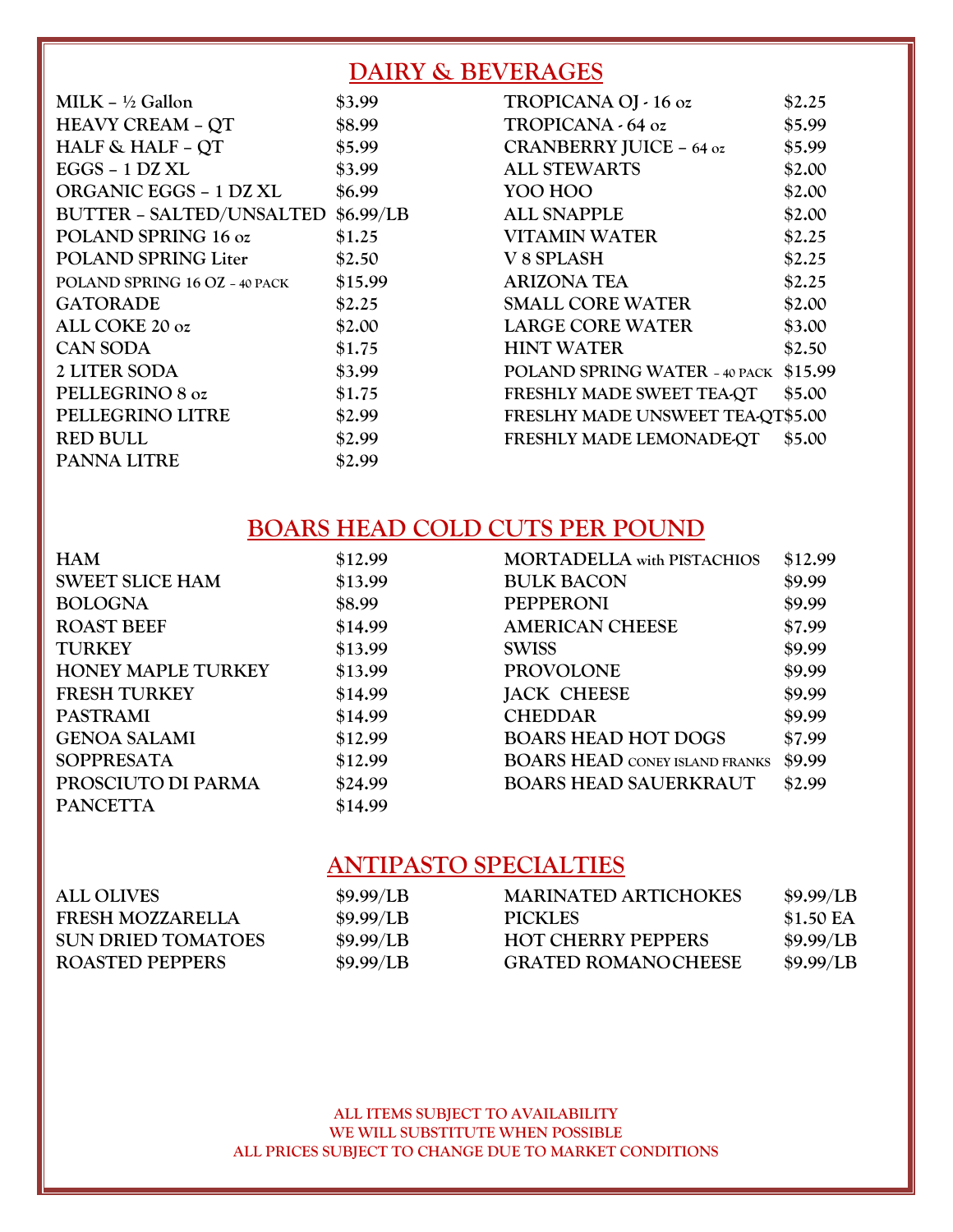#### **RAW MEATS, POULTRY & SEAFOOD**

| <b>RIBEYE</b>         | \$24.99/LB                          | <b>CHICKEN CUTLETS</b>           | \$7.99/LB   |
|-----------------------|-------------------------------------|----------------------------------|-------------|
| <b>NY STRIP</b>       | \$22.99/LB                          | <b>CHICKEN THIGHS</b>            | \$3.99/LB   |
| <b>PORTERHOUSE</b>    | \$21.99/LB                          | <b>CHICKEN WINGS</b>             | \$3.99/LB   |
| <b>T-BONE</b>         | \$19.99/LB                          | <b>CHOP MEAT</b>                 | \$7.99/LB   |
| <b>FILET MIGNON</b>   | \$25.99/lb whole \$34.99/lb portion | <b>BURGERS</b>                   | \$8.99/LB   |
| <b>SIRLOIN</b>        | \$14.99/LB                          | <b>SLIDERS</b>                   | \$8.99/LB   |
| <b>SKIRT STEAK</b>    | \$22.99/LB                          | <b>CHICKEN BURGERS</b>           | \$7.99/LB   |
| <b>FLANK STEAK</b>    | \$12.99/LB                          | <b>SWEET ITALIAN SAUSAGE</b>     | \$6.99/LB   |
| <b>LONDON BROIL</b>   | \$9.99/LB                           | <b>HOT ITALIAN SAUSAGE</b>       | \$6.99/LB   |
| <b>EYE ROUND</b>      | \$8.99/LB                           | <b>ITALIAN CHICKEN SAUSAGE</b>   | \$8.99/LB   |
| <b>BOTTOM ROUND</b>   | \$8.99/LB                           | PARSLEY & CHEESE SAUSAGE         | \$7.99/LB   |
| PORK LOIN             | \$7.99/LB                           | <b>RACK OF LAMB</b>              | \$24.99/LB  |
| PORK TENDERLOIN       | \$7.99/LB                           | <b>SABRETT HOT DOGS</b>          | \$7.99/PK   |
| <b>BABY BACK RIBS</b> | \$7.99/LB                           | <b>FRESH SALMON</b>              | \$15.99/LB  |
| <b>WHOLE CHICKENS</b> | \$3.99/LB                           | SHRIMP (16-20) Peeled & Deveined | \$29.99/2LB |
|                       |                                     |                                  |             |

**\*\*\*ANY MEAT CAN BE ORDERED MARINATED: GARLIC, OLIVE OIL & ROSEMARY, TERIYAKI OR BBQ\*\*\***

#### **PREPARED MEATS**

| READY TO BAKE BEEF MEATLOAF - SIMPLY BAKE & ENJOY!!! 2LBS                                   | \$9.99 EA  |
|---------------------------------------------------------------------------------------------|------------|
| READY TO BAKE CHICKEN MEATLOAF - SIMPLY BAKE & ENJOY!!! 2 LBS                               | \$9.99 EA  |
| BREADED CHICKEN CUTLETS - READY FOR THE PAN!!!                                              | \$6.99/LB  |
| STUFFED CHICKEN BREAST - READY FOR THE OVEN!!! BROCCOLI & CHEDDAR OR HAM & CHEESE \$9.99/EA |            |
| <b>CHICKEN KE-BOBS</b>                                                                      | \$3.99 EA  |
| <b>BEEF (FILET) KE-BOBS</b>                                                                 | \$8.99 EA  |
| <b>SHRIMP KE-BOBS</b>                                                                       | \$4.99 EA  |
| <b>TUNA KE-BOBS</b>                                                                         | \$7.99 EA  |
| SKIRT STEAK TERIYAKI                                                                        | \$22.99/LB |
| FLANK STEAK PINWHEELS with SPINACH, MOZZARELLA, GARLIC & PARMESAN                           | \$13.99/LB |
| PORK LOIN PINWHEELS WITH ITALIAN SAUSAGE, BROCCOLI RABE & PARMESAN                          | \$8.99/LB  |
| <b>BACON WRAPPED FILET MIGNON (8 OZ)</b>                                                    | \$19.99 EA |
|                                                                                             |            |

#### **SCHALLER & WEBER PROVISIONS**

| <b>BRATWURST</b>     | \$8.99/LB | <b>ANDOUILLE</b>       | \$9.99/LB |
|----------------------|-----------|------------------------|-----------|
| <b>CHORIZO</b>       | \$9.99/LB | WEINERS (FRANKFURTERS) | \$8.99/LB |
| <b>KNOCKWURST</b>    | \$8.99/LB | LANDJAGER              | \$4.99/EA |
| <b>IRISH BANGERS</b> | \$9.99/LB | <b>BANDOLEROS</b>      | \$4.99/EA |
| <b>KIELBASA</b>      | \$8.99/LB |                        |           |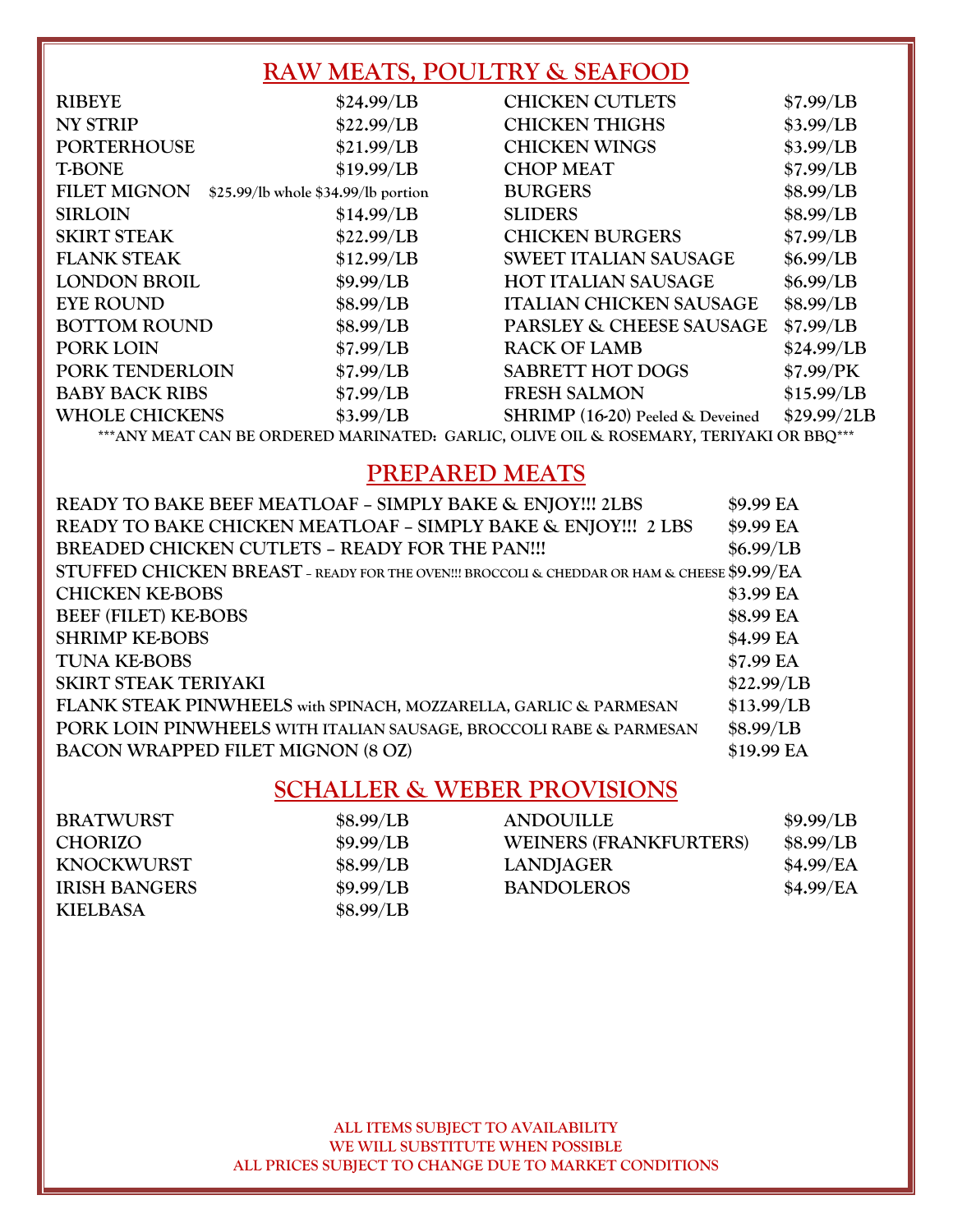#### **FREEZER ITEMS**

#### **BROWN GRAVY \$12/QT TURKEY GRAVY \$12/QT RED WINE DEMI GLACE \$19/QT BOLOGNESE \$12.99/QT VODKA SAUCE \$10.99/QT TURKEY BOLOGNESE \$12.99/QT MARINARA \$9.99/QT PIZZA DOUGH (1 LB BALL) \$5.00 EA READY TO BAKE CHEESE PIZZA \$7.99 EA READY TO BAKE PEPPERONI PIZZA\$8.99 EA SOUP QUARTS \$11.99/QT SOUP PINTS \$5.99/PT**

#### **FRESH PASTAS**

| <b>CHEESE RAVIOLI</b>               | \$6.99  |
|-------------------------------------|---------|
| <b>BUTTERNUT SQUASH RAVIOLI</b>     | \$12.99 |
| <b>SPINACH &amp; CHEESE RAVIOLI</b> | \$8.99  |
| <b>GOAT CHEESE RAVIOLI</b>          | \$12.99 |
| WILD MUSHROOM RAVIOLI               | \$12.99 |
| <b>SHRIMP SCAMPI RAVIOLI</b>        | \$12.99 |
| <b>LOBSTER RAVIOLI</b>              | \$12.99 |
| <b>CHEESE STUFFED RIGATONI</b>      | \$9.99  |
| <b>STUFFED SHELLS</b>               | \$8.99  |
| <b>TRI-COLOR TORTELLINI</b>         | \$8.99  |
| <b>MANICOTTI</b>                    | \$8.99  |
| POTATO GNOCCHI                      | \$8.99  |
| <b>CAVATELLI</b>                    | \$6.99  |

#### **PRODUCE**

| <b>MESCLUN - CELLO PACKS</b>     | \$5.99 EA | <b>MUSHROOM - CELLO PACKS</b>        | \$4.50 EA |
|----------------------------------|-----------|--------------------------------------|-----------|
| <b>SPINACH – CELLO PACKS</b>     | \$4.99 EA | <b>BROCCOLI CROWNS</b>               | \$1.99/EA |
| <b>ROMAINE HEARTS - 3 PACK</b>   | \$5.99 EA | <b>CAULIFLOWER</b>                   | \$3.99 EA |
| <b>ARUGULA - CELLO PACKS</b>     | \$6.99 EA | <b>APPLES - GRANNY SMITH OR GALA</b> | \$2.50/LB |
| <b>ICEBERG</b>                   | \$2.99 EA | <b>BANANAS</b>                       | \$1.00/LB |
| <b>CELERY</b>                    | \$3.99 EA | <b>ORANGES</b>                       | \$1.25 EA |
| ONIONS - BAGS - 3lb              | \$4.99 EA | <b>LEMONS</b>                        | \$1.00 EA |
| <b>IDAHO POTATOES – 5 lb</b>     | \$4.99 EA | <b>LIMES</b>                         | \$1.00 EA |
| YUKON GOLD POTATOES - 5 lb       | \$5.99 EA | <b>STRAWBERRIES</b>                  | \$5.99 EA |
| <b>RED BLISS POTATOES - 5 LB</b> | \$4.99 EA | <b>CANTALOUPE</b>                    | \$3.99 EA |
| <b>BABY CARROTS - 1 lb BAGS</b>  | \$2.99 EA | <b>HONEYDEW</b>                      | \$4.99 EA |
| <b>CARROTS - 1 lb BAGS</b>       | \$1.99 EA | <b>WATERMELON (SUGAR BABIES)</b>     | \$5.99 EA |
| <b>SWEET CORN</b>                | \$4/3 PC  | <b>GOLDEN PINEAPPLE</b>              | \$3.99 EA |
| <b>ZUCCHINI</b>                  | \$2.99/LB | <b>AVOCADOS</b>                      | \$2.99 EA |
| <b>YELLOW SQUASH</b>             | \$2.99/LB | <b>CELERY - BUNCH</b>                | \$3.99 EA |
| <b>EGGPLANT</b>                  | \$2.99/LB | CAESAR DRESSING - 16 OZ              | \$4.99 EA |
| <b>HOT HOUSE CUCUMBERS</b>       | \$2.49 EA | <b>BALSAMIC VINAIGRETTE - 16 OZ</b>  | \$4.99 EA |
| <b>GRAPE TOMATOES</b>            | \$2.99 EA | WHITE BALSAMIC VINAIGRETTE-16 OZ     | \$4.99 EA |
| <b>BEEFSTEAK TOMATOES</b>        | \$1.99/LB | <b>RED WINE VINAIGRETTE - 16 OZ</b>  | \$4.99 EA |
| PLUM TOMATOES                    | \$2.99/LB |                                      |           |
| <b>PEPPERS</b>                   | \$2.99/LB |                                      |           |
| PEELED GARLIC - 1/2 LB           | \$3.25 EA |                                      |           |